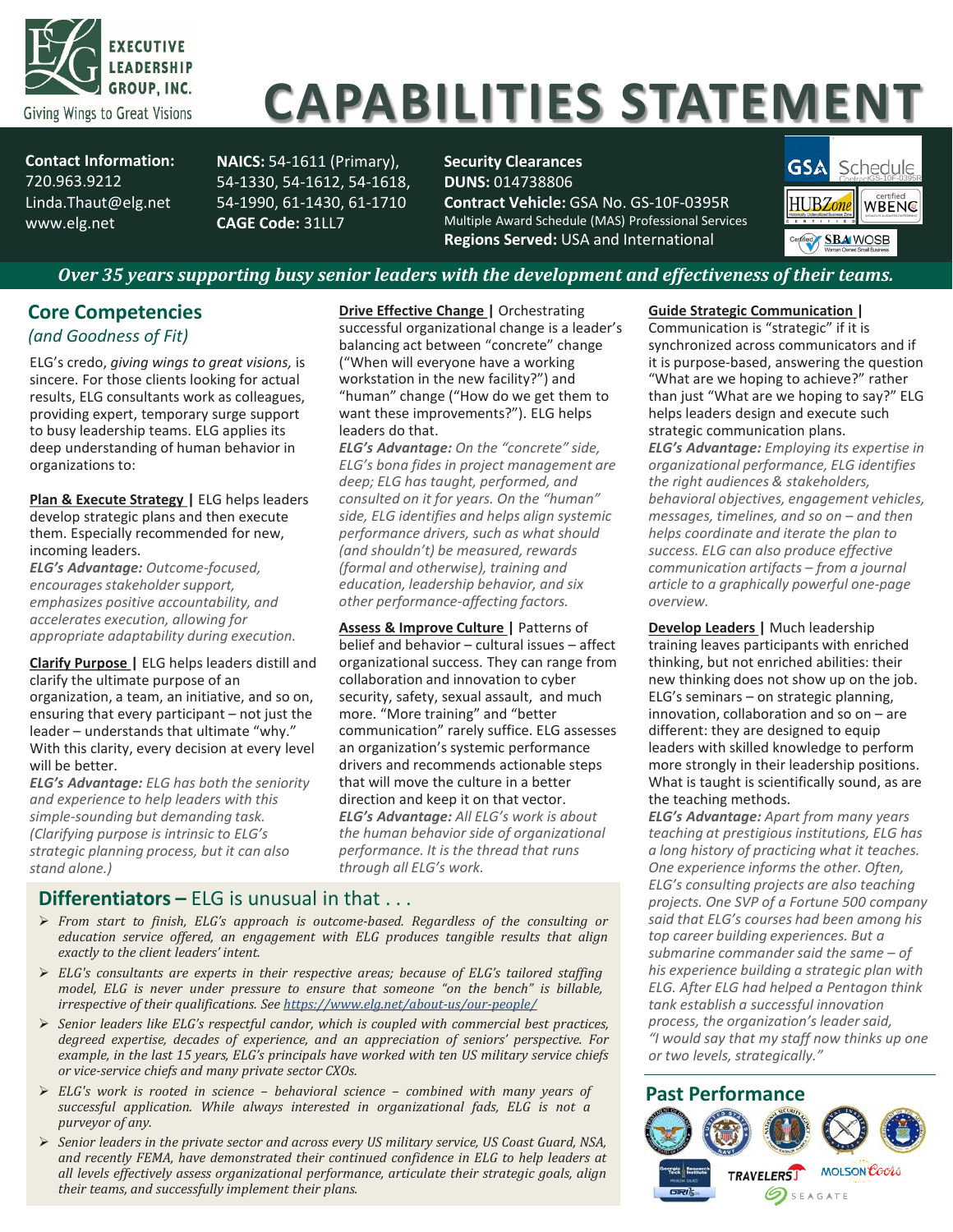# **Past Performance Summaries**

ELG has a long list of consulting and advisory engagements aimed at assessing and improving organizational performance. Following are a few examples:

#### **STRATEGIC PLANNING AND EXECUTION**

US Fleet Forces Command/TENTH FLEET: ELG worked closely with then-VADM Tighe and her senior team to assess the information warfare domain from an organizational perspective, and then develop a strategic plan to guide the way forward and clarify the role for the newly established FCC/C10F organization. This work included developing measurable strategic goals (using ELG's Whole Goal® approach) and a supporting, detailed execution plan; establishing a progress tracking process to sustain focus and alignment; guiding and advising on transformational change; and helping to align diverse groups and interdependent organizations. This work also included developing and launching a strategic communications plan to support all strategic goals and ensure appropriate tailoring for key stakeholders.

#### **CULTURE CHANGE**

As he entered his job, General David Goldfein, Service Chief of the Air Force, declared "Squadron Revitalization," a major cultural change, his top priority. Accordingly, he stood up a core team of experienced Airman led by a respected general. Their mission: assess Air Force's culture and come back with diagnoses and prescriptions for how to revitalize Air Force's squadrons.

ELG provided the primary senior advisory services to that team, including training them on the approach and skills required for a comprehensive cultural assessment. ELG traveled with the core team to help gather critical inputs as part of the effort. ELG's work included designing and conducting large (100-person) collaborative working sessions to ensure comprehensive and diverse inputs, plus Air Force-wide support for change.

After that assessment phase, ELG played the lead role in developing the strategic solution framework delivered to General Goldfein. Solutions are now being implemented by Air Force leadership.

For a very readable summary of that work, see "A Model of Air Force Squadron Vitality," lead article in Air & Space Power Journal, Winter 2018.

[https://www.airuniversity.af.edu/](https://www.airuniversity.af.edu/Portals/10/ASPJ/journals/Volume-32_Issue-4/SLP-Davis_Casey.pdf) [Portals/10/ASPJ/journals/Volume-32\\_Issue-](https://www.airuniversity.af.edu/Portals/10/ASPJ/journals/Volume-32_Issue-4/SLP-Davis_Casey.pdf)4/ [SLP-Davis\\_Casey.pdf](https://www.airuniversity.af.edu/Portals/10/ASPJ/journals/Volume-32_Issue-4/SLP-Davis_Casey.pdf)

#### **STRATEGIC COMMUNICATIONS**

Under the direction of US Naval Information Forces' Commander and Deputy Commander, ELG developed an Information Warfare Enterprise (IWE) Strategic Direction Framework to guide the development of strategic communications planning.

The benefits of this framework include clarifying IWE purpose and the distinct role of each IWE entity; aligning IWE leadership to IWE purpose; and insight into enablers and barriers to IWE success.

The Stakeholder Engagement and Communication Planning phase delivered a detailed communications and high-touch engagement plan. It is anchored in clear and objective outcomes tailored for each stakeholder group.

#### **LEADERSHIP DEVELOPMENT**

ELG instructors have designed and delivered over 500 seminars, including one on how to design and deliver seminars. ELG instructors have performed in a variety of academic settings. For example, for over 10 years, both ELG principals served as curriculum advisors to the Center for Executive Education at the Naval Postgraduate School in Monterey, California, where they also taught senior executive classes on strategic planning and execution, and related leadership topics.

An ELG instructor co-designed and was lead faculty member for the awardwinning University of Denver/US West masters- level certificate program in project management.

ELG instructors taught for the Haas School of Business (University of California, Berkeley), the Daniels School of Business and University College (University of Denver), Marylhurst College (Oregon), Joint Special Operations University, and others.

#### **ORGANIZATIONAL PERFORMANCE IMPROVEMENT**

A leading technology innovator, a Fortune 500 company, was attempting a joint project with two other companies. The project would produce an important advance in product design and performance. The project could boost all three companies' revenues, but only if the project could hit critical market windows. This would require efficient processes, effective collaboration, and strong ethical behavior in order to ensure each organization's intellectual property was preserved. Unfortunately, foot dragging and stove piping by middle managers in all three companies threatened to undermine the entire effort.

The Vice President of Engineering asked ELG to assess the situation and recommend improvements. Through interviews and observation, ELG examined organizational issues and process design, and then designed steps to remedy the situation.

The companies executed ELG's recommendations and later reported a consequent cut in projected product development cycle time by 51%, which netted increased revenues of over \$100MM. This multi-company project succeeded, and ELG's recommendations were carried forward on other projects, as well.

#### **ORGANIZATIONAL ASSESSMENTS**

US Air Force-wide Airmen who were manning ICBM silos had been caught cheating on their monthly exams; a fifth of that workforce was suspended during the resulting investigation. Global Strike Command leadership asked ELG to help assess the cause. ELG designed and led the project's kick-off, which included training Air Force's own assessment team.

In addition, ELG conducted a cultural assessment that informed survey questions and produced preliminary findings and recommendations as input to solution development. The Air Force's final findings and recommendations, published March 27, 2014, are consistent with ELG's input. The cheating stopped. *(This work stemmed from ELG's success in helping Commander, US Submarine Forces, reduce the number of untoward "incidents" that submarines were having at the time.)*

#### **TARGETED STRATEGIC SOLUTION**

The US Coast Guard (USCG) had a problem: a major class of ships – 378 cutters – had long served the Coast Guard well but was due for replacement. However, procurement of the 378s' replacement had been delayed, and repairs to the aging vessels were becoming increasingly difficult, costly, and often impossible seriously threatening mission capability.

Commander, Coast Guard, Pacific Area was charged with ensuring that USCG could meet its mission commitments while awaiting the replacements ships. Under his direction, ELG helped develop and implement a strategy and execution discipline for aligning financial and manpower resources to match capabilities to missions. The resulting cascade of precise accountabilities bought the time required for acquisition of the new cutter class. No missions were sacrificed while awaiting the new class of ships.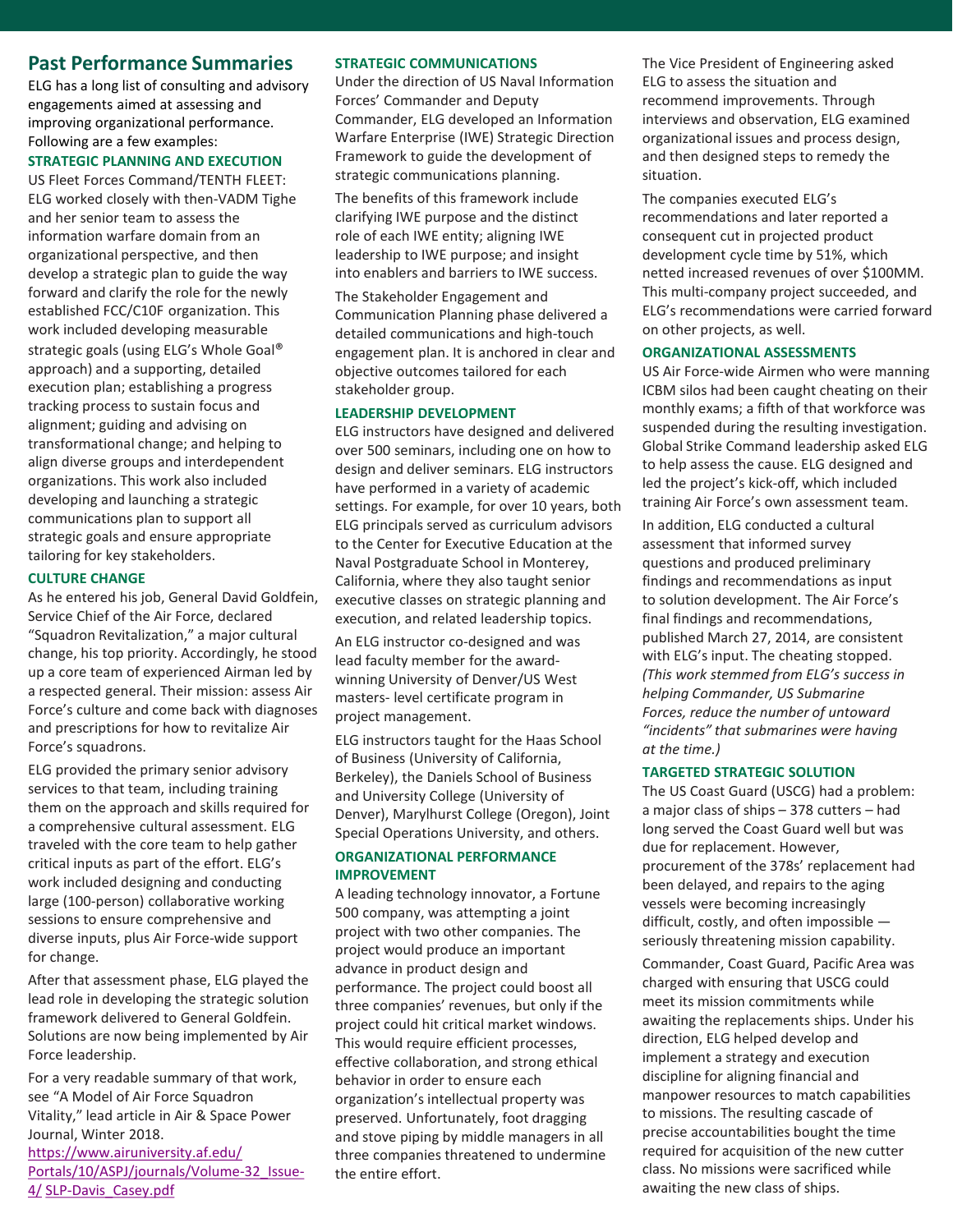



**OVER 35 YEARS SUPPORTING BUSY SENIOR LEADERS WITH THE DEVELOPMENT AND EFFECTIVENESS OF THEIR TEAMS.**

*"* **You really forced us to think.** *I would say that my staff now thinks up one or two levels, strategically."* **–Director,Washington-basedthink tank**

*"* **You give us usable product.** *You don't just hand us a bunch of sticky notes and flip charts and wish us luck."*

**insurance company**

*" You guys are not only* **professional and smart***… you're nice."*

**–CEO,wireless company**

**–Vice president,Fortune 500** 

*"* **That was the best planning session I can recall.** *My team is finally pointed in the same direction."*

**– Vice Admiral, US Navy**

*" I expected this leadership seminar to be the usual blah-blah-blah. But* **you've taught strategic thinking better than anyone I've seen.***"*

**–BrigadierGeneral,USArmy**

*" ELG's strategy alignment process has helped my team create a level of clarity and focus on* **business results that has repaid our ELG investment in time and money many times over***."*

> **– Vice president, Design Engineering, disk drive manufacturer**